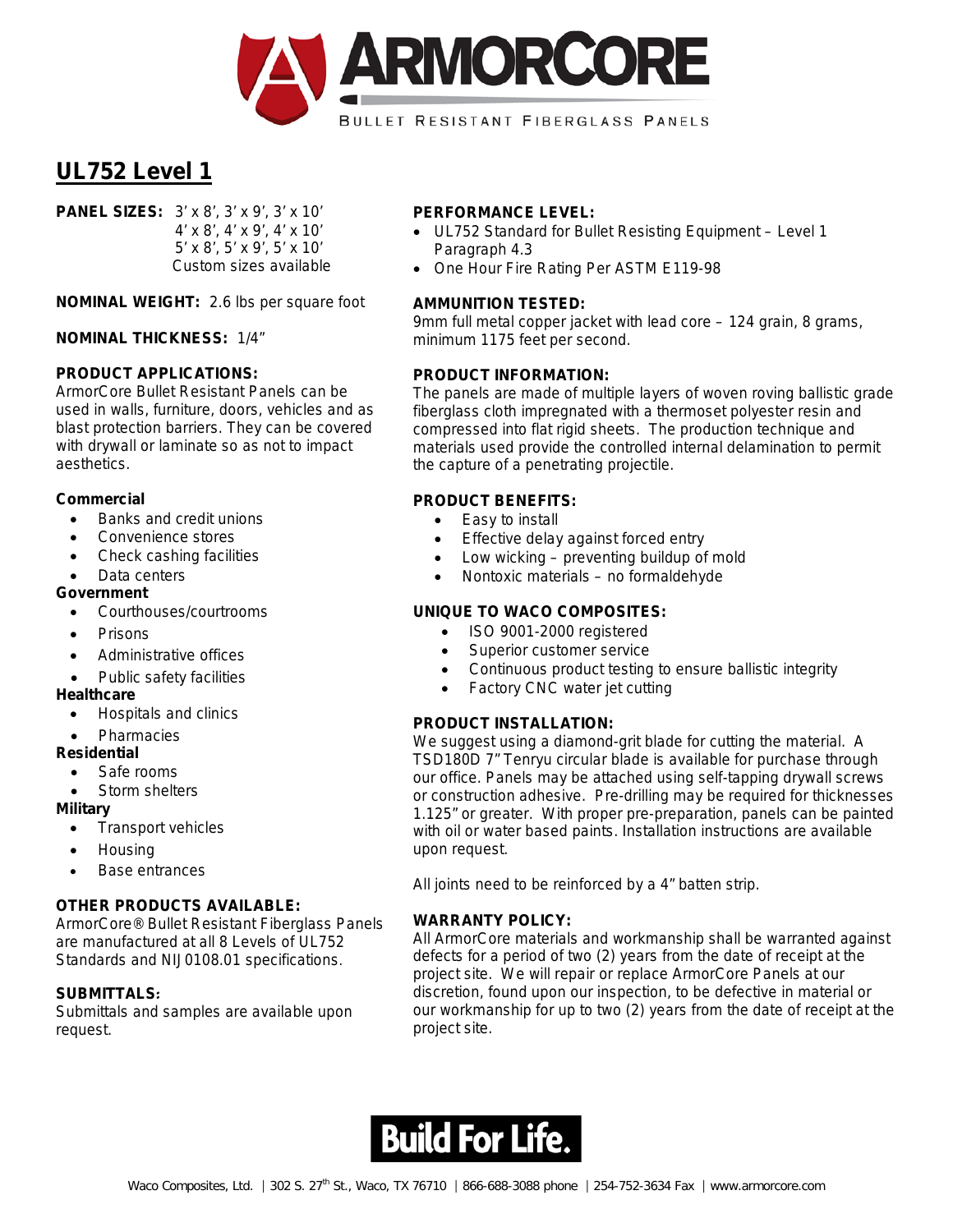

**PANEL SIZES:** 3' x 8', 3' x 9', 3' x 10' 4' x 8', 4' x 9', 4' x 10' 5' x 8', 5' x 9', 5' x 10' Custom sizes available

**NOM. WEIGHT:** 3.6 lbs per square foot

**NOM. THICKNESS:** 5/16"

## **PRODUCT APPLICATIONS:**

ArmorCore Bullet Resistant Panels can be used in walls, furniture, doors, vehicles and as blast protection barriers. They can be covered with drywall or laminate so as not to impact aesthetics.

#### **Commercial**

- Banks and credit unions
- Convenience stores
- Check cashing facilities
- Data centers

#### **Government**

- Courthouses/courtrooms
- Prisons
- Administrative offices
- Public safety facilities

#### **Healthcare**

- Hospitals and clinics
- **Pharmacies**

## **Residential**

- Safe rooms
- Storm shelters

#### **Military**

- Transport vehicles
- Housing
- Base entrances

## **OTHER PRODUCTS AVAILABLE:**

ArmorCore® Bullet Resistant Fiberglass Panels are manufactured at all 8 Levels of UL752 Standards and NIJ0108.01 specifications.

## **SUBMITTALS**:

Submittals and samples are available upon request.

#### **PERFORMANCE LEVEL:**

- UL752 Standard for Bullet Resisting Equipment Level 2 Paragraph 4.4
- National Institute of Ballistic Standards NIJ0108.01 Level II-A
- One Hour Fire Rating Per ASTM E119-98

#### **AMMUNITION TESTED:**

.357 magnum jacketed lead soft point – 158 grain, 10.2 grams, minimum 1250 feet per second.

#### **PRODUCT INFORMATION:**

The panels are made of multiple layers of woven roving ballistic grade fiberglass cloth impregnated with a thermoset polyester resin and compressed into flat rigid sheets. The production technique and materials used provide the controlled internal delamination to permit the capture of a penetrating projectile.

## **PRODUCT BENEFITS:**

- Easy to install
- Effective delay against forced entry
- Low wicking  $-$  preventing buildup of mold
- Nontoxic materials no formaldehyde

## **UNIQUE TO WACO COMPOSITES:**

- ISO 9001-2000 registered
- Superior customer service
- Continuous product testing to ensure ballistic integrity
- Factory CNC water jet cutting

## **PRODUCT INSTALLATION:**

We suggest using a diamond-grit blade for cutting the material. A TSD180D 7" Tenryu circular blade is available for purchase through our office. Panels may be attached using self-tapping drywall screws or construction adhesive. Pre-drilling may be required for thicknesses 1.125" or greater. With proper pre-preparation, panels can be painted with oil or water based paints. Installation instructions are available upon request.

All joints need to be reinforced by a 4" batten strip.

## **WARRANTY POLICY:**

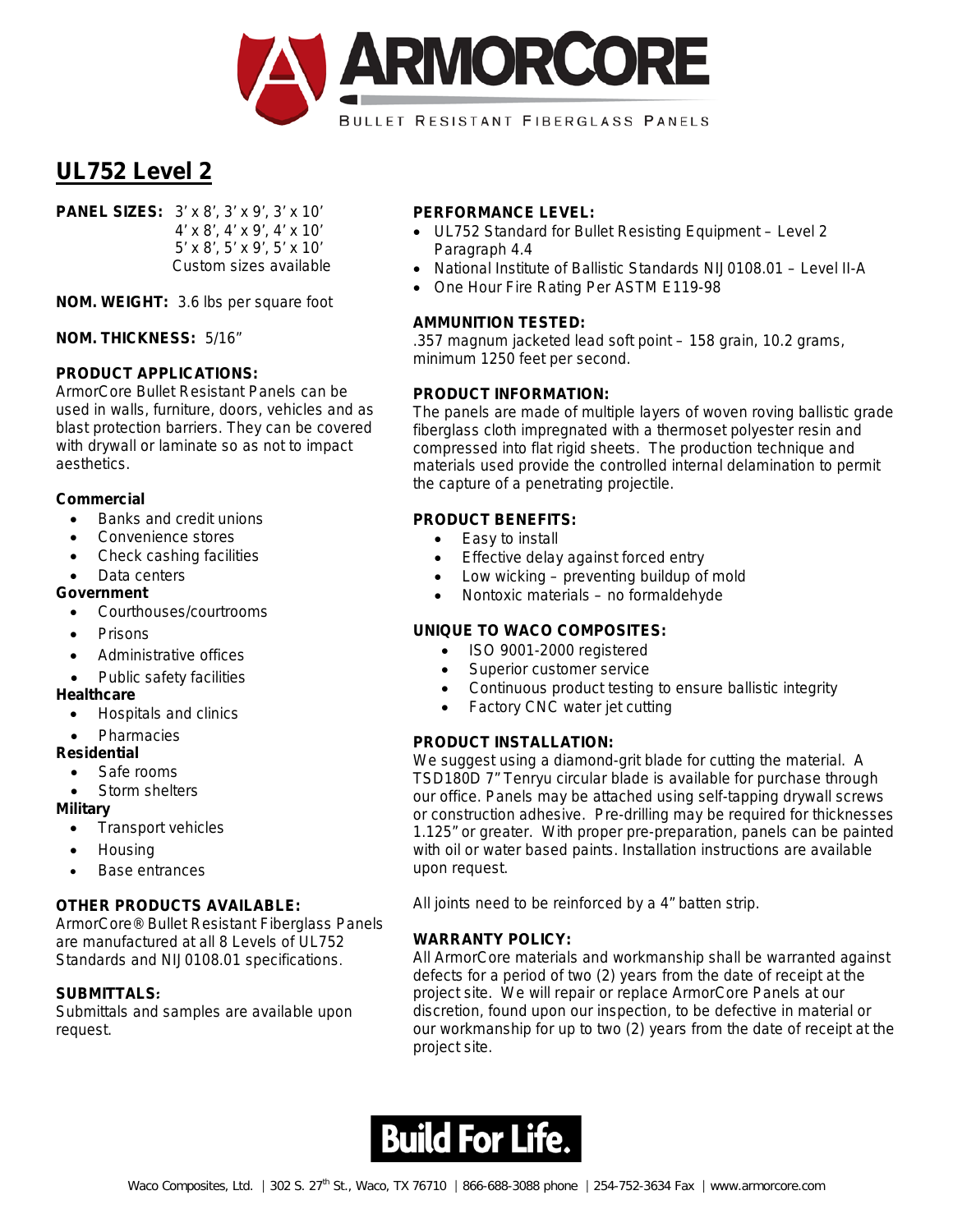

**PANEL SIZES:** 3' x 8', 3' x 9', 3' x 10' 4' x 8', 4' x 9', 4' x 10' 5' x 8', 5' x 9', 5' x 10' Custom sizes available

**NOMINAL WEIGHT:** 4.8 lbs per square foot

**NOMINAL THICKNESS:** 7/16"

## **PRODUCT APPLICATIONS:**

ArmorCore Bullet Resistant Panels can be used in walls, furniture, doors, vehicles and as blast protection barriers. They can be covered with drywall or laminate so as not to impact aesthetics.

#### **Commercial**

- Banks and credit unions
- Convenience stores
- Check cashing facilities
- Data centers

#### **Government**

- Courthouses/courtrooms
- Prisons
- Administrative offices
- Public safety facilities

#### **Healthcare**

- Hospitals and clinics
- **Pharmacies**

## **Residential**

- Safe rooms
- Storm shelters

#### **Military**

- Transport vehicles
- Housing
- Base entrances

## **OTHER PRODUCTS AVAILABLE:**

ArmorCore® Bullet Resistant Fiberglass Panels are manufactured at all 8 Levels of UL752 Standards and NIJ0108.01 specifications.

## **SUBMITTALS**:

Submittals and samples are available upon request.

## **PERFORMANCE LEVEL:**

- UL752 Standard for Bullet Resisting Equipment Level 3 Paragraph 4.5
- National Institute of Ballistic Standards NIJ0108.01– Level IIIA
- One Hour Fire Rating Per ASTM E119-98
- Class IV Forced Entry Protection Rating Per ASTM F1233-98

## **AMMUNITION TESTED:**

.44 magnum lead semi-wadcutter gas checked – 240 grain, 15.6 grams, minimum 1350 feet per second.

## **PRODUCT INFORMATION:**

The panels are made of multiple layers of woven roving ballistic grade fiberglass cloth impregnated with a thermoset polyester resin and compressed into flat rigid sheets. The production technique and materials used provide the controlled internal delamination to permit the capture of a penetrating projectile.

## **PRODUCT BENEFITS:**

- Easy to install
- Effective delay against forced entry
- Low wicking preventing buildup of mold
- Nontoxic materials no formaldehyde

## **UNIQUE TO WACO COMPOSITES:**

- ISO 9001-2000 registered
- Superior customer service
- Continuous product testing to ensure ballistic integrity
- Factory CNC water jet cutting

## **PRODUCT INSTALLATION:**

We suggest using a diamond-grit blade for cutting the material. A TSD180D 7" Tenryu circular blade is available for purchase through our office. Panels may be attached using self-tapping drywall screws or construction adhesive. Pre-drilling may be required for thicknesses 1.125" or greater. With proper pre-preparation, panels can be painted with oil or water based paints. Installation instructions are available upon request.

All joints need to be reinforced by a 4" batten strip.

## **WARRANTY POLICY:**

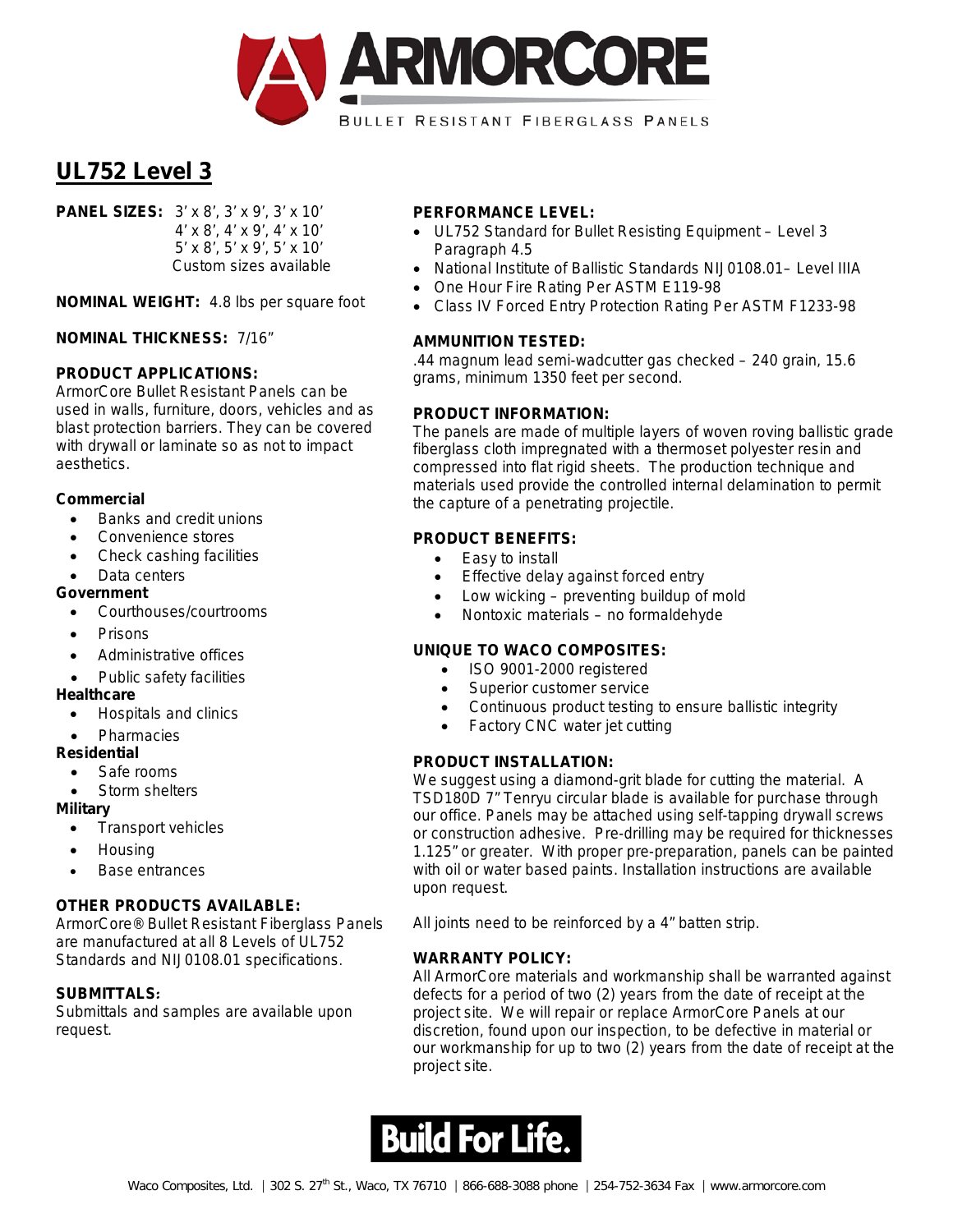

**PANEL SIZES:** 3' x 8', 3' x 9', 3' x 10' 4' x 8', 4' x 9', 4' x 10' 5' x 8', 5' x 9', 5' x 10' Custom sizes available

**NOMINAL WEIGHT:** 13.9 lbs per square foot

#### **NOMINAL THICKNESS:** 1-3/8"

#### **PRODUCT APPLICATIONS:**

ArmorCore Bullet Resistant Panels can be used in walls, furniture, doors, vehicles and as blast protection barriers. They can be covered with drywall or laminate so as not to impact aesthetics.

#### **Commercial**

- Banks and credit unions
- Convenience stores
- Check cashing facilities
- Data centers

#### **Government**

- Courthouses/courtrooms
- Prisons
- Administrative offices
- Public safety facilities

#### **Healthcare**

- Hospitals and clinics
- **Pharmacies**

#### **Residential**

- Safe rooms
- Storm shelters

#### **Military**

- Transport vehicles
- Housing
- Base entrances

## **OTHER PRODUCTS AVAILABLE:**

ArmorCore® Bullet Resistant Fiberglass Panels are manufactured at all 8 Levels of UL752 Standards and NIJ0108.01 specifications.

#### **SUBMITTALS**:

Submittals and samples are available upon request.

#### **PERFORMANCE LEVEL:**

- UL752 Standard for Bullet Resisting Equipment Level 4 Paragraph 4.6
- One Hour Fire Rating Per ASTM E119-98
- Class IV Forced Entry Protection Rating Per ASTM F1233-98
- Sound Insulation Rating Per ASTM E413-87

#### **AMMUNITION TESTED:**

.30 caliber rifle lead core – 180 grain, 11.7 grams, minimum 2450 feet per second.

#### **PRODUCT INFORMATION:**

The panels are made of multiple layers of woven roving ballistic grade fiberglass cloth impregnated with a thermoset polyester resin and compressed into flat rigid sheets. The production technique and materials used provide the controlled internal delamination to permit the capture of a penetrating projectile.

## **PRODUCT BENEFITS:**

- Easy to install
- Effective delay against forced entry
- Low wicking  $-$  preventing buildup of mold
- Nontoxic materials no formaldehyde

# **UNIQUE TO WACO COMPOSITES:**

- ISO 9001-2000 registered
- Superior customer service
- Continuous product testing to ensure ballistic integrity
- Factory CNC water jet cutting

## **PRODUCT INSTALLATION:**

We suggest using a diamond-grit blade for cutting the material. A TSD180D 7" Tenryu circular blade is available for purchase through our office. Panels may be attached using self-tapping drywall screws or construction adhesive. Pre-drilling may be required for thicknesses 1.125" or greater. With proper pre-preparation, panels can be painted with oil or water based paints. Installation instructions are available upon request.

All joints need to be reinforced by a 4" batten strip.

## **WARRANTY POLICY:**

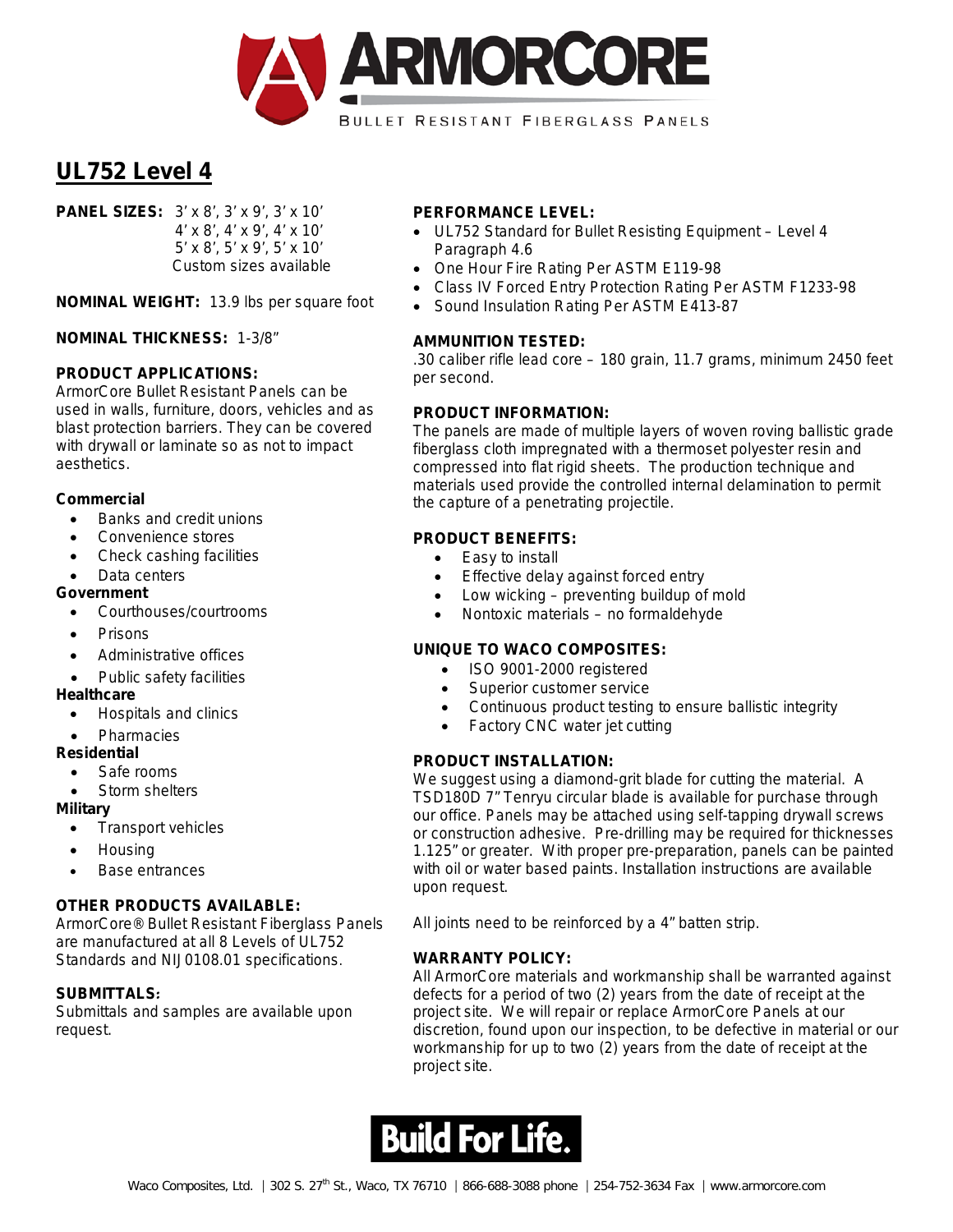

**PANEL SIZES:** 3' x 8', 3' x 9', 3' x 10' 4' x 8', 4' x 9', 4' x 10' 5' x 8', 5' x 9', 5' x 10' Custom sizes available

**NOMINAL WEIGHT:** 14.8 lbs per square foot

**NOMINAL THICKNESS:** 1-7/16"

## **PRODUCT APPLICATIONS:**

ArmorCore Bullet Resistant Panels can be used in walls, furniture, doors, vehicles and as blast protection barriers. They can be covered with drywall or laminate so as not to impact aesthetics.

#### **Commercial**

- Banks and credit unions
- Convenience stores
- Check cashing facilities
- Data centers

#### **Government**

- Courthouses/courtrooms
- Prisons
- Administrative offices
- Public safety facilities

#### **Healthcare**

- Hospitals and clinics
- **Pharmacies**

#### **Residential**

- Safe rooms
- Storm shelters

#### **Military**

- Transport vehicles
- Housing
- Base entrances

## **OTHER PRODUCTS AVAILABLE:**

ArmorCore® Bullet Resistant Fiberglass Panels are manufactured at all 8 Levels of UL752 Standards and NIJ0108.01 specifications.

## **SUBMITTALS**:

Submittals and samples are available upon request.

#### **PERFORMANCE LEVEL:**

- UL752 Standard for Bullet Resisting Equipment Level 5 Paragraph 4.7
- One Hour Fire Rating Per ASTM E119-98
- Class IV Forced Entry Protection Rating Per ASTM F1233-98
- Sound Insulation Rating Per ASTM E413-87

#### **AMMUNITION TESTED:**

7.62mm rifle lead core full copper jacket, military ball – 150 grain, 9.7 grams, minimum 2750 feet per second.

## **PRODUCT INFORMATION:**

The panels are made of multiple layers of woven roving ballistic grade fiberglass cloth impregnated with a thermoset polyester resin and compressed into flat rigid sheets. The production technique and materials used provide the controlled internal delamination to permit the capture of a penetrating projectile.

## **PRODUCT BENEFITS:**

- Easy to install
- Effective delay against forced entry
- Low wicking  $-$  preventing buildup of mold
- Nontoxic materials no formaldehyde

# **UNIQUE TO WACO COMPOSITES:**

- ISO 9001-2000 registered
- Superior customer service
- Continuous product testing to ensure ballistic integrity
- Factory CNC water jet cutting

## **PRODUCT INSTALLATION:**

We suggest using a diamond-grit blade for cutting the material. A TSD180D 7" Tenryu circular blade is available for purchase through our office. Panels may be attached using self-tapping drywall screws or construction adhesive. Pre-drilling may be required for thicknesses 1.125" or greater. With proper pre-preparation, panels can be painted with oil or water based paints. Installation instructions are available upon request.

All joints need to be reinforced by a 4" batten strip.

# **WARRANTY POLICY:**

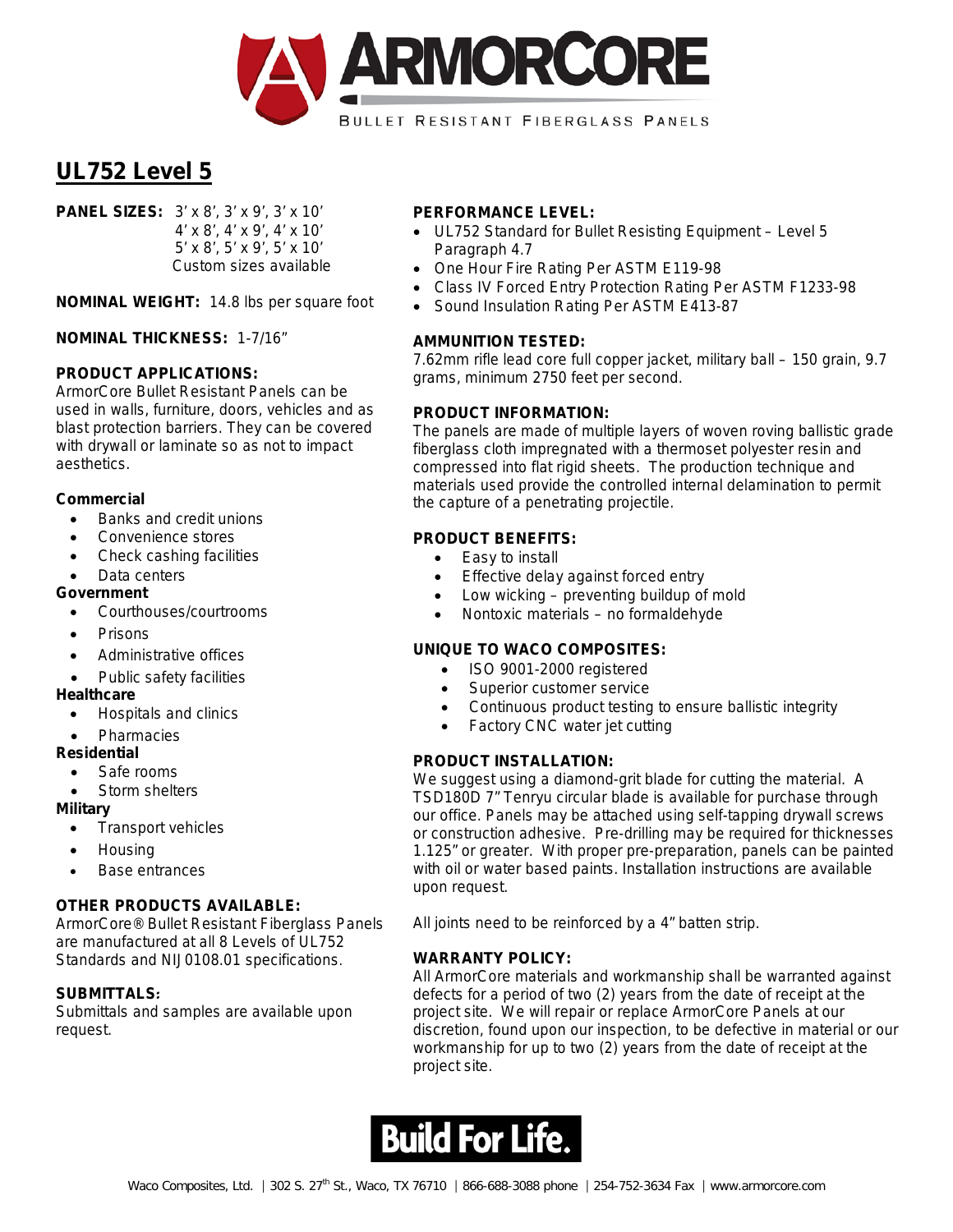

**PANEL SIZES:** 3' x 8', 3' x 9', 3' x 10' 4' x 8', 4' x 9', 4' x 10' 5' x 8', 5' x 9', 5' x 10' Custom sizes available

**NOM. WEIGHT:** 3.9 lbs per square foot

**NOM. THICKNESS:** 3/8"

## **PRODUCT APPLICATIONS:**

ArmorCore Bullet Resistant Panels can be used in walls, furniture, doors, vehicles and as blast protection barriers. They can be covered with drywall or laminate so as not to impact aesthetics.

#### **Commercial**

- Banks and credit unions
- Convenience stores
- Check cashing facilities
- Data centers

#### **Government**

- Courthouses/courtrooms
- Prisons
- Administrative offices
- Public safety facilities

#### **Healthcare**

- Hospitals and clinics
- **Pharmacies**

## **Residential**

- Safe rooms
- Storm shelters

#### **Military**

- Transport vehicles
- Housing
- Base entrances

## **OTHER PRODUCTS AVAILABLE:**

ArmorCore® Bullet Resistant Fiberglass Panels are manufactured at all 8 Levels of UL752 Standards and NIJ0108.01 specifications.

## **SUBMITTALS**:

Submittals and samples are available upon request.

#### **PERFORMANCE LEVEL:**

- UL752 Standard for Bullet Resisting Equipment Level 6 Paragraph 4.8
- National Institute of Ballistic Standards NIJ0108.01 Level II
- One Hour Fire Rating Per ASTM E119-98

#### **AMMUNITION TESTED:**

9mm full metal copper jacket with lead core – 124 grain, 8 grams, minimum 1400 feet per second.

#### **PRODUCT INFORMATION:**

The panels are made of multiple layers of woven roving ballistic grade fiberglass cloth impregnated with a thermoset polyester resin and compressed into flat rigid sheets. The production technique and materials used provide the controlled internal delamination to permit the capture of a penetrating projectile.

# **PRODUCT BENEFITS:**

- Easy to install
- Effective delay against forced entry
- Low wicking  $-$  preventing buildup of mold
- Nontoxic materials no formaldehyde

## **UNIQUE TO WACO COMPOSITES:**

- ISO 9001-2000 registered
- Superior customer service
- Continuous product testing to ensure ballistic integrity
- Factory CNC water jet cutting

## **PRODUCT INSTALLATION:**

We suggest using a diamond-grit blade for cutting the material. A TSD180D 7" Tenryu circular blade is available for purchase through our office. Panels may be attached using self-tapping drywall screws or construction adhesive. Pre-drilling may be required for thicknesses 1.125" or greater. With proper pre-preparation, panels can be painted with oil or water based paints. Installation instructions are available upon request.

All joints need to be reinforced by a 4" batten strip.

## **WARRANTY POLICY:**

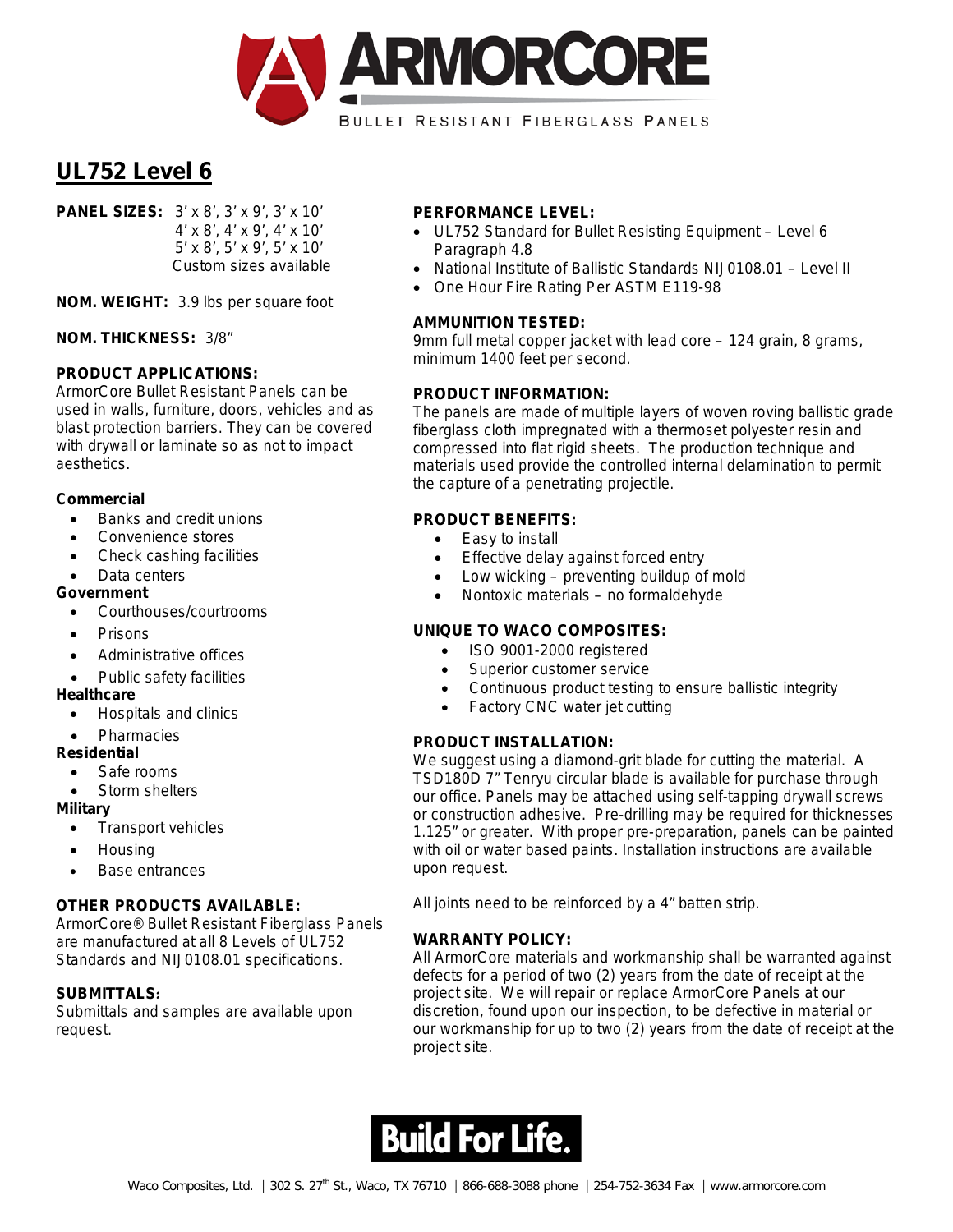

**PANEL SIZES:** 3' x 8', 3' x 9', 3' x 10' 4' x 8', 4' x 9', 4' x 10' 5' x 8', 5' x 9', 5' x 10' Custom sizes available

**NOMINAL WEIGHT:** 11.7 lbs per square foot

**NOMINAL THICKNESS:** 1-1/8"

## **PRODUCT APPLICATIONS:**

ArmorCore Bullet Resistant Panels can be used in walls, furniture, doors, vehicles and as blast protection barriers. They can be covered with drywall or laminate so as not to impact aesthetics.

#### **Commercial**

- Banks and credit unions
- Convenience stores
- Check cashing facilities
- Data centers

#### **Government**

- Courthouses/courtrooms
- Prisons
- Administrative offices
- Public safety facilities

#### **Healthcare**

- Hospitals and clinics
- **Pharmacies**

## **Residential**

- Safe rooms
- Storm shelters

#### **Military**

- Transport vehicles
- Housing
- Base entrances

## **OTHER PRODUCTS AVAILABLE:**

ArmorCore® Bullet Resistant Fiberglass Panels are manufactured at all 8 Levels of UL752 Standards and NIJ0108.01 specifications.

## **SUBMITTALS**:

Submittals and samples are available upon request.

## **PERFORMANCE LEVEL:**

- UL752 Standard for Bullet Resisting Equipment Level 7 Paragraph 4.9
- One Hour Fire Rating Per ASTM E119-98
- Class IV Forced Entry Protection Rating Per ASTM F1233-98
- Sound Insulation Rating Per ASTM E413-87

## **AMMUNITION TESTED:**

5.56mm rifle full copper jacket, lead core – 55 grain, 3.56 grams, minimum 3080 feet per second.

## **PRODUCT INFORMATION:**

The panels are made of multiple layers of woven roving ballistic grade fiberglass cloth impregnated with a thermoset polyester resin and compressed into flat rigid sheets. The production technique and materials used provide the controlled internal delamination to permit the capture of a penetrating projectile.

## **PRODUCT BENEFITS:**

- Easy to install
- Effective delay against forced entry
- Low wicking  $-$  preventing buildup of mold
- Nontoxic materials no formaldehyde

# **UNIQUE TO WACO COMPOSITES:**

- ISO 9001-2000 registered
- Superior customer service
- Continuous product testing to ensure ballistic integrity
- Factory CNC water jet cutting

## **PRODUCT INSTALLATION:**

We suggest using a diamond-grit blade for cutting the material. A TSD180D 7" Tenryu circular blade is available for purchase through our office. Panels may be attached using self-tapping drywall screws or construction adhesive. Pre-drilling may be required for thicknesses 1.125" or greater. With proper pre-preparation, panels can be painted with oil or water based paints. Installation instructions are available upon request.

All joints need to be reinforced by a 4" batten strip.

## **WARRANTY POLICY:**